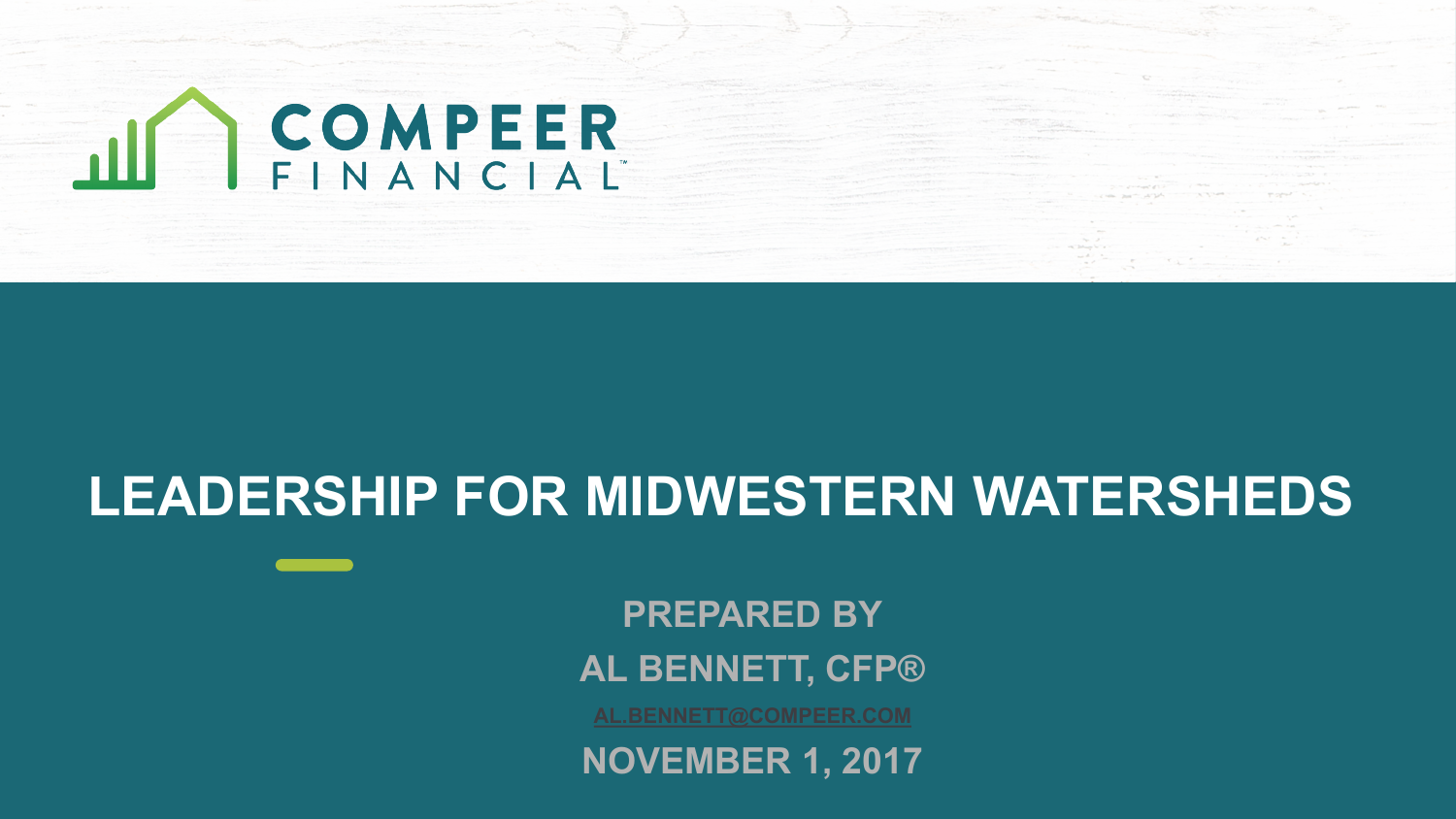# **EFFECTIVE COMMUNICATION BETWEEN FARMERS AND SERVICE PROVIDERS**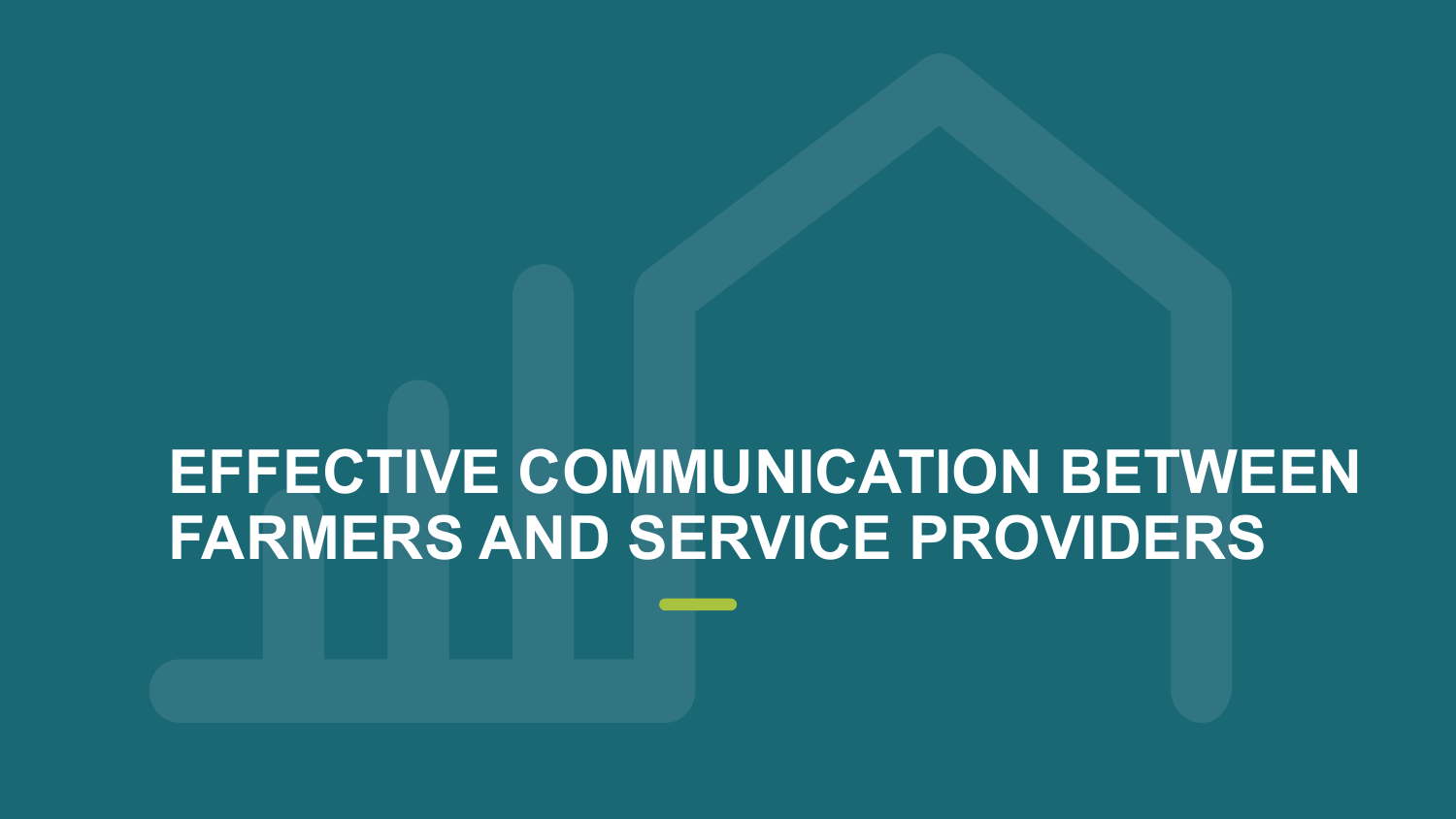## **NEED BEHIND THE NEED – WHY?**

- § **Financial Benefit**
- § **Performance / Efficiency**
- § **Image**
- § **Peace of Mind / Safety / Security**
- § **Other**

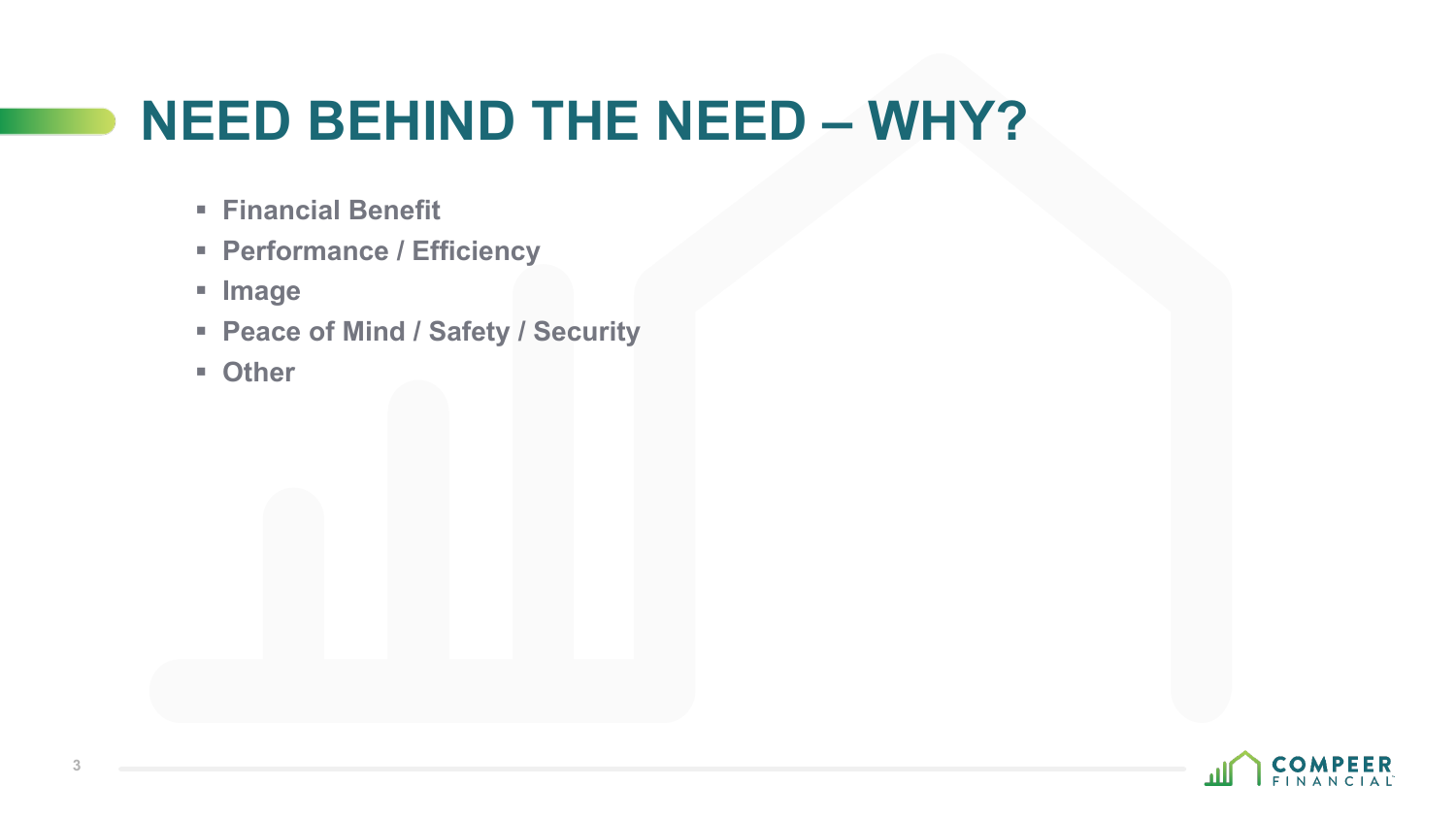#### **PEER GROUPS – INITIAL DESIGN**

- § **Work Group – Leadership Team & Interested Parties**
- § **Potential Members**
	- o **Geographical Area / Diversity / Expertise / Competency / Transparency**
- § **Design Steps**
	- o **Pre-work Survey – Potential Topics of Interest**
	- o **Purpose of Each Session**
	- o **Design Initial Meeting Agenda**
	- o **Identify Facilitator**
	- o **Budget**

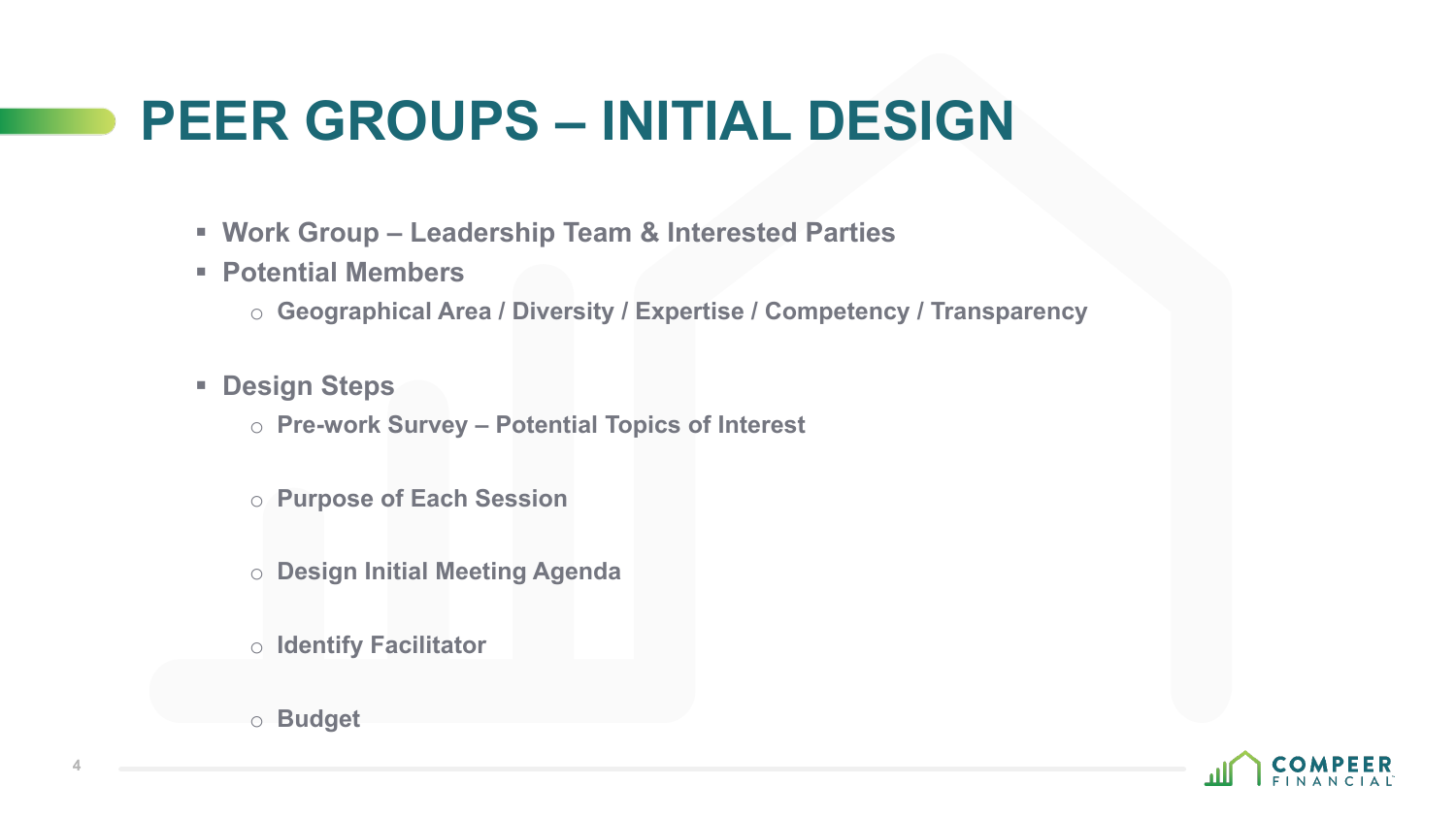### **PEER GROUPS – INITIAL MEETING AGENDA**

- § **Initial Meeting Agenda**
	- o **Purpose of Each Session – Be Explicit**
	- o **Welcome & Introductions – Trust Building Exercise**
	- o **Goals & Objectives for the Group**
	- o **Review Topics of Interest (Pre-survey with prioritization)**
	- o **Presenters of Interest – Planning Committee support / Pre-call Planning**
	- o **Guiding Principles**
		- q **Facilitative Environment – Balance Lecture with Open Mike – Professional Process – Meeting Frequency – Time of Day - Length of Meeting(s)**
		- □ Culture / Trust Building / Self-driven events and communication
	- o **Communication Protocol**
		- □ Contact Information
		- □ Email, Text, Twitter, etc.
		- □ Meeting Notes / Report
	- o **Remain open to CHANGE what doesn't work**

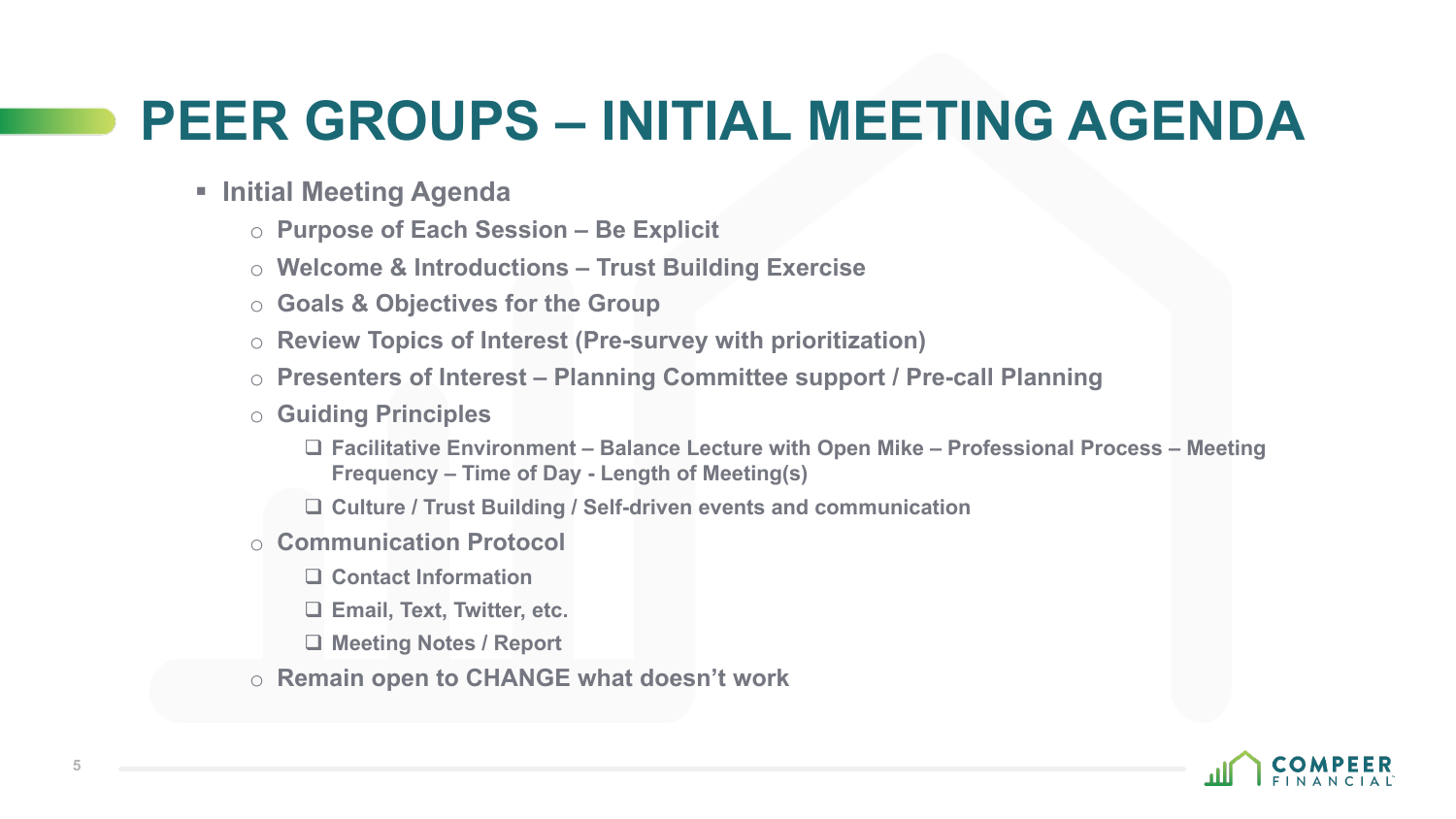## **PEER GROUPS – OUTCOMES**

- § **Grain Peer Groups**
	- o **Post-harvest and Planting Review Sessions**
	- o **Benchmarking**
	- o **Field Tours – Cover Crops – Variety Performance – Best Practices – Lessons Learned**
	- o **Risk Management – Strategy Download**
- **Swine CFO Peer Group**
	- o **Critical Mass – Attracts the Best Presenters**
	- o **Peer Sharing – Best Practices**
	- o **Tax Update, Diversification, HR Issues, Captive Insurance, Media Blitz**
- **Swine Operations Peer Group**
- **Swine Controller Peer Group**
	- o **Benchmarking**
	- o **Knowledge Transfer between the Generations**